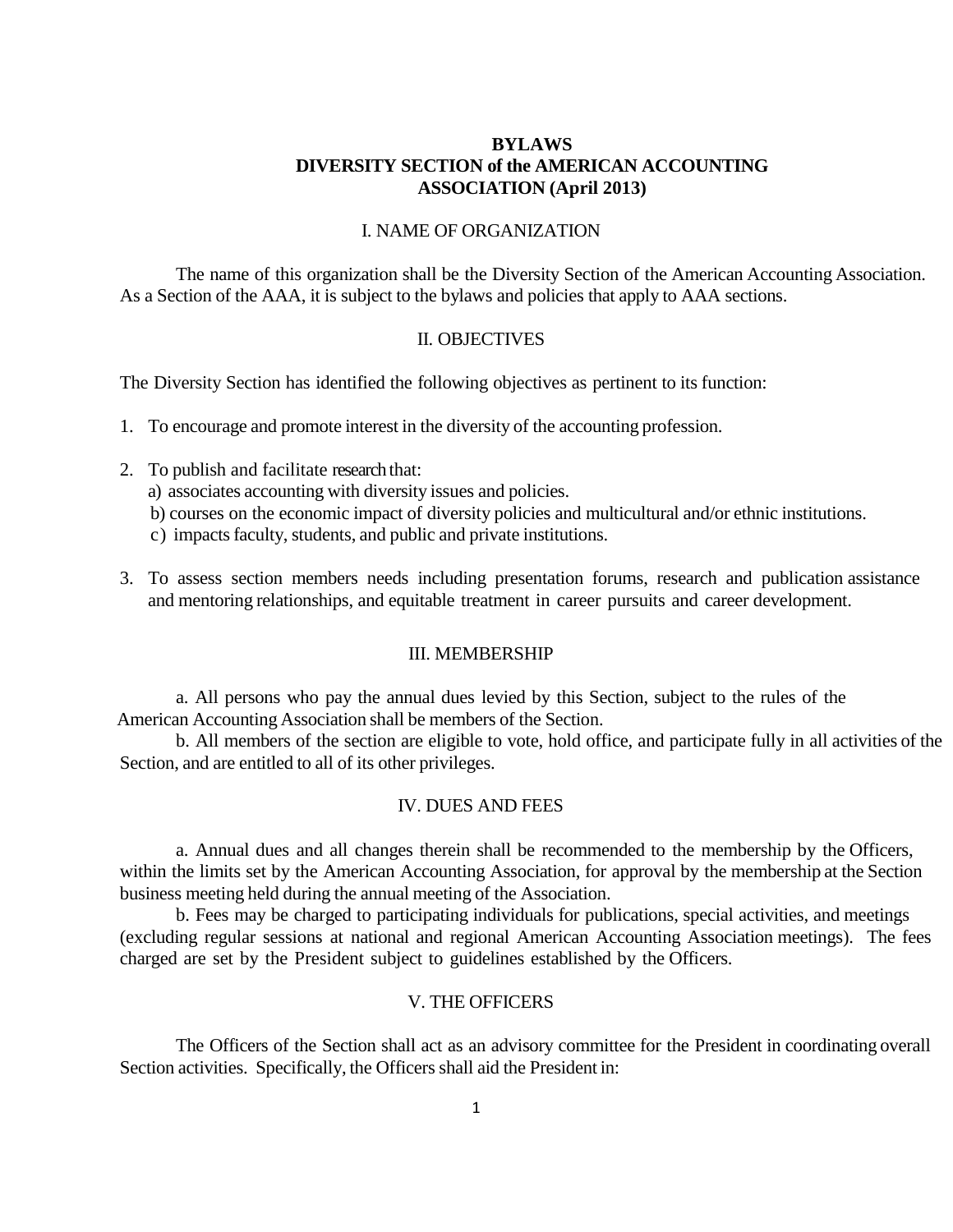- a. formulating short- and long-run programs for the Section and presenting these programsto the membership;
- b. preparing the annual financial report to be presented at the Annual meeting
- c. establishing and staffing standing and ad hoc committees as needed by the Section;
- d. insuring communication and coordination among regional and national section activities;
- e. appointing a replacement for any person currently occupying an office who vacates that office before the end of the term;
- f. reporting to the Section membership, at least annually, on major actions and activities; and
- g. carrying out other activities specified by the Section Bylaws.

## VI. OFFICERS

The elected officers of the Section shall consist of the President, Vice President (President Elect), Secretary, and Treasurer with a one year term, and the Council Representative with a three year term.

a.. The duties of the Presidentshall be:

i. to direct the affairs of the Section and carry out the programs approved by the Section membership;

- ii. to preside at the annual and other meetings of the Section;
- iii. to appoint and charge committees and task forces;

iv. to authorize expenditures of Section funds in accordance with the financial status of the section

v. to cooperate with the President of the American Accounting Association relative to Sectional activities at the annual meeting.

- b. The Vice President shall serve as President Elect and, upon completion of this term, shall become the President of the Section. The duties of the Vice President shall be:
	- i. to assume the duties of the President in the event the President is unable to serve
	- ii. to perform duties assigned by the President
	- iii. to make recommendations for activities and programs to the membership at the annual meeting of the Section;
- c. The duties of the Secretary shall be:
	- i. to supervise the keeping of the records of Section meetings, activities, and procedures; and
	- ii. to provide assistant and guidance for the dissemination of information to members through newsletters and the like.
- d. The duties of the Treasurer shall be:
	- i. to work with the Section President relative to the collection and disbursement of Sectional funds; and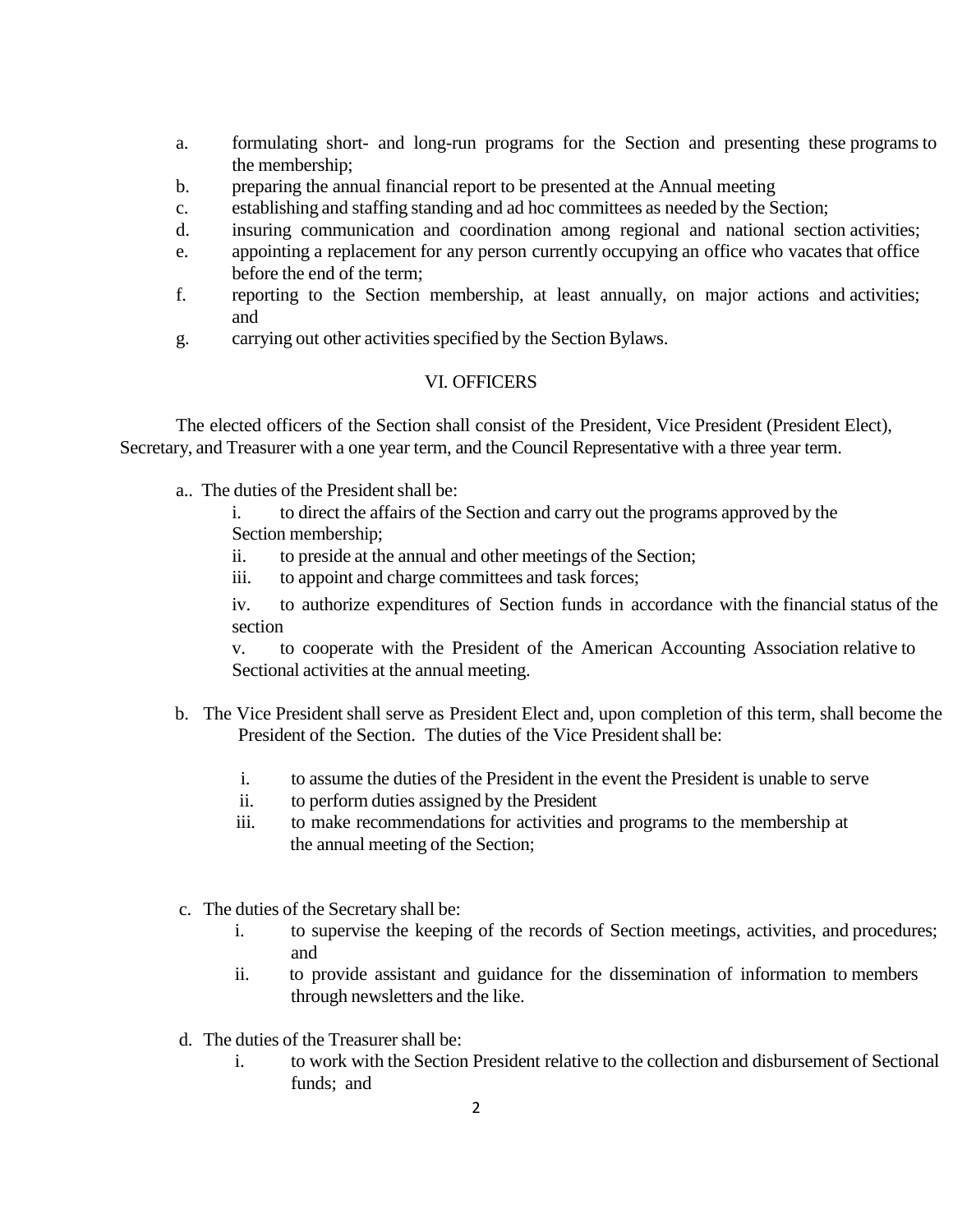- ii. to prepare an annual report of the financial status of the Section.
- e. The duties of the Council Representative shall be:
	- i. to represent the section membership at AAA Council Meetings

No Section officer shall receive compensation, honoraria, professional fees, stipends, etc. for the performance of Section duties. Officers may be reimbursed from Section funds for expenses incurred in connection with the performance of their duties under guidelines,

The officers of the Section may appoint others to fulfill responsibilities as it deems appropriate. The term of the appointee shall be for one year.

#### VII. ELECTION OF OFFICERS

The Nominating Committee is comprised of the Past President, President, and Vice President (President Elect).

The Nominating Committee is charged with presenting a slate of candidates to the membership at each Section business meeting held during the annual meeting of the American Accounting Association. In addition to the candidates proposed by the Nominating Committee, the slate of candidates shall include nominations for any offices made by the membership. To be included in the slate of candidates, nominations from the membership must include the signatures of at least five members of the Section. Candidates are elected by a simple plurality, i.e., the candidate receiving the most votes is elected.

In the event the membership wishes to remove a President from the office prior to the end his or her term, a petition of removal signed by at least 20 Section members must be presented to the Secretary. Within 30 days of receipt of the petition, the Secretary shall mail a ballot of removal to all persons currently on the official membership list of the section. The President is removed if three-fourths of the ballots returned to the Secretary within 45 days after the ballots were mailed to members contain a vote for removal. In the event a President is removed, the Vice President will immediately assume the office. If the office of Vice President is vacant, the Secretary will act immediately as Vice President until the next annual business meeting of the section. .

## VIII. MEETINGS

The Section shall hold an annual meeting in conjunction with the annual meeting of the American Accounting Association. The section will also hold a business meeting during its fall section conference All matters coming before the Section membership at these meetings shall be decided by a majority vote of those members present and voting except as otherwise specified in these bylaws.

### IX. EXPENDITURES

Procedures for the expenditure of funds shall be established and monitored by the Officers. Approvals of expenditures are made by the President and the notification provided to the Treasurer. Expenditures may not be made or debts incurred in the name of the Section in an amount which exceeds the unencumbered funds available to the Section during the current year. All expenditures are to be in accordance with the provisions of the American Accounting Association for its Sections.